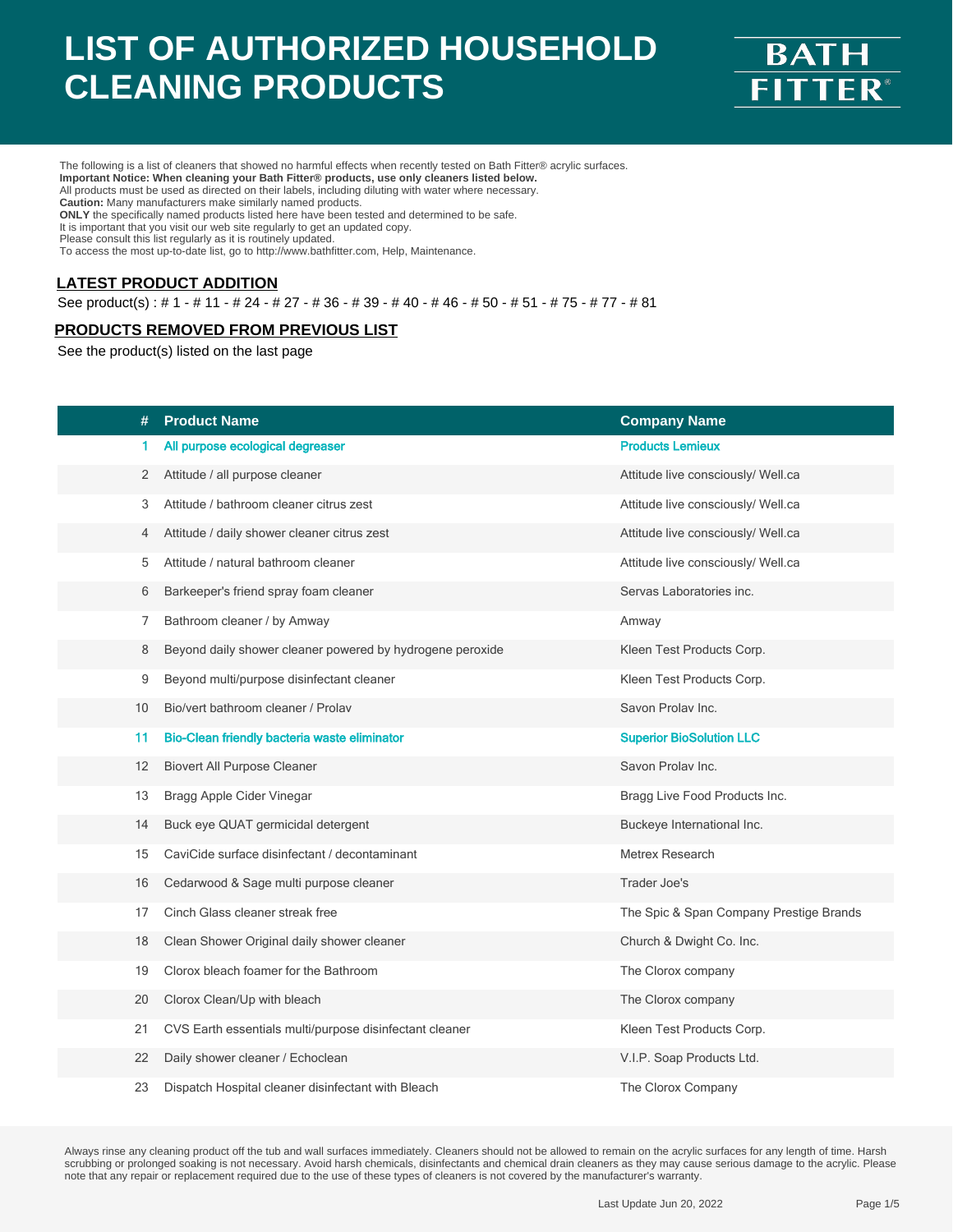

The following is a list of cleaners that showed no harmful effects when recently tested on Bath Fitter® acrylic surfaces. **Important Notice: When cleaning your Bath Fitter® products, use only cleaners listed below.** All products must be used as directed on their labels, including diluting with water where necessary. **Caution:** Many manufacturers make similarly named products. **ONLY** the specifically named products listed here have been tested and determined to be safe. It is important that you visit our web site regularly to get an updated copy. Please consult this list regularly as it is routinely updated.

To access the most up-to-date list, go to http://www.bathfitter.com, Help, Maintenance.

#### **LATEST PRODUCT ADDITION**

See product(s) : # 1 - # 11 - # 24 - # 27 - # 36 - # 39 - # 40 - # 46 - # 50 - # 51 - # 75 - # 77 - # 81

#### **PRODUCTS REMOVED FROM PREVIOUS LIST**

See the product(s) listed on the last page

| #  | <b>Product Name</b>                                                        | <b>Company Name</b>                  |
|----|----------------------------------------------------------------------------|--------------------------------------|
| 24 | <b>Floor Neutral detergent</b>                                             | <b>Products Lemieux</b>              |
| 25 | Formula 409 Glass & Surface Cleaner                                        | The Clorox company                   |
| 26 | Formula 409 multi/surface cleaner spray                                    | The Clorox company                   |
| 27 | <b>Glass &amp; Mirror Buster</b>                                           | Kosmic Surf-Pro Inc.                 |
| 28 | Great value glass cleaner                                                  | Wall/Mart US                         |
| 29 | Green Works bathroom cleaner natural                                       | Clorox Company                       |
| 30 | Green Works compostable cleaning wipes                                     | The Clorox Company                   |
| 31 | Green Works natural glass & surface cleaner                                | Clorox Company                       |
| 32 | Green Works naturally derived all/purpose removes grease dirt & soap scrum | Clorox Company                       |
| 33 | Hertel bathroom cleaner disinfectant with bleach                           | Lavo Inc. Montréal                   |
| 34 | Hertel biodegradable bathroom soap remover                                 | Lavo Inc. Montréal                   |
| 35 | Hertel multi biodegradable multi / it washes everything                    | Lavo Inc. Montréal                   |
| 36 | <b>Home Glass cleaner</b>                                                  | <b>Home Hardware stores Limited</b>  |
| 37 | Hope's Perfect Glass                                                       | The Hopes Company Inc.               |
| 38 | Invinceable cleaner                                                        | Supertek Canada Inc.                 |
| 39 | Iron Out rust stain remover                                                | <b>Summit Brands</b>                 |
| 40 | <b>Lime &amp; Rust Buster</b>                                              | <b>Kosmic Surf-Pro Inc.</b>          |
| 41 | LIME/A/WAY lime, calcium & rust cleaner                                    | Benckiser Inc.                       |
| 42 | Lysol all/purpose cleaner disinfectant cleaner lemon                       | Reckitt Benckiser Canada Inc.        |
| 43 | Lysol bathroom bleach cleaner                                              | Reckitt Benckiser Canada Inc.        |
| 44 | Lysol bleach multi/purpose cleaner                                         | Reckitt Benckiser Canada Inc.        |
| 45 | Lysol disinfectant with hydrogen peroxide                                  | Reckitt Benckiser Canada Inc.        |
| 46 | Lysol Power & Fresh multi surface cleaner                                  | <b>Reckitt Benckiser Canada Inc.</b> |
| 47 | Lysol Power Bathroom cleaner soap scum cleaner                             | Reckitt Benckiser Canada Inc.        |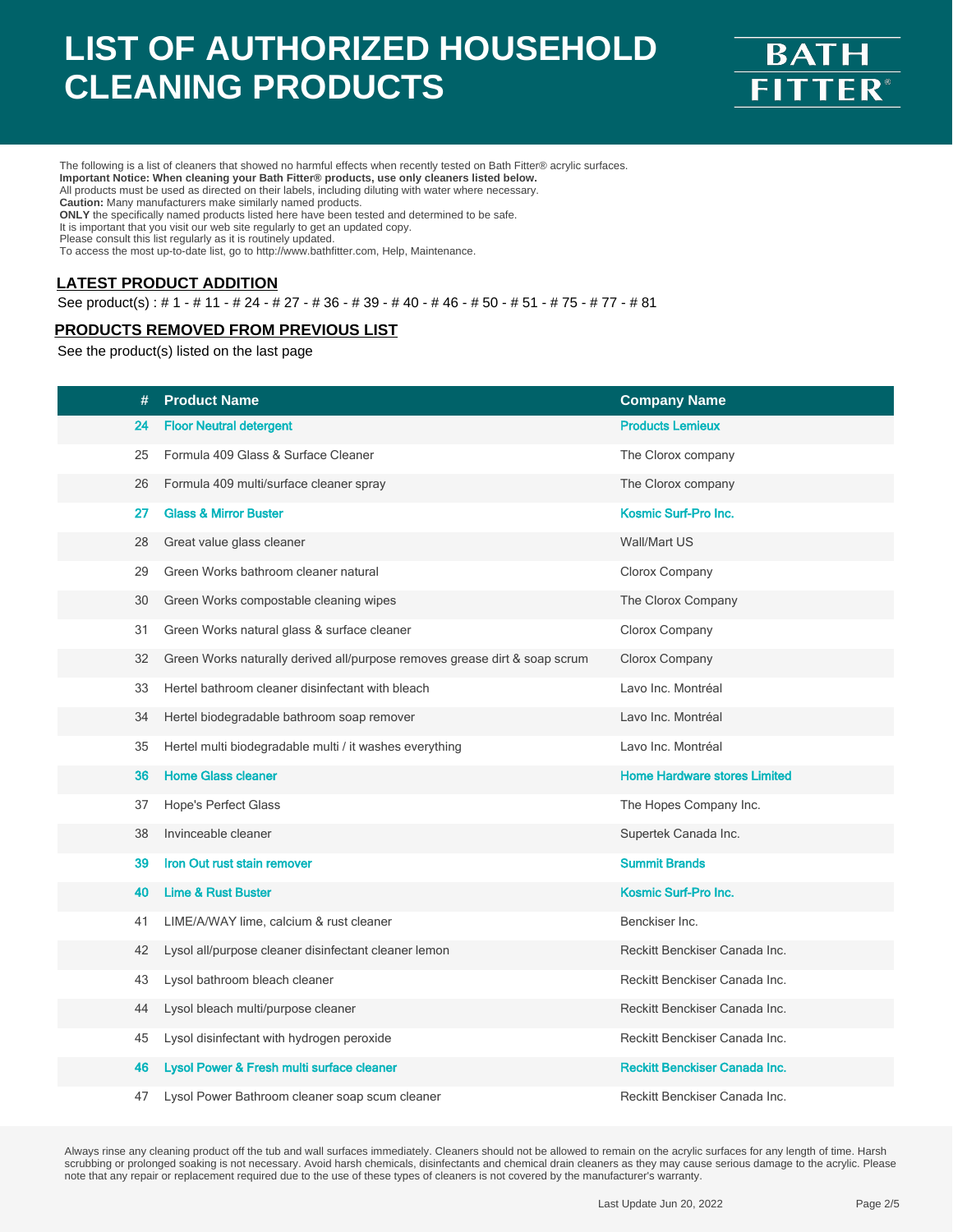

The following is a list of cleaners that showed no harmful effects when recently tested on Bath Fitter® acrylic surfaces. **Important Notice: When cleaning your Bath Fitter® products, use only cleaners listed below.** All products must be used as directed on their labels, including diluting with water where necessary. **Caution:** Many manufacturers make similarly named products. **ONLY** the specifically named products listed here have been tested and determined to be safe. It is important that you visit our web site regularly to get an updated copy. Please consult this list regularly as it is routinely updated.

To access the most up-to-date list, go to http://www.bathfitter.com, Help, Maintenance.

#### **LATEST PRODUCT ADDITION**

See product(s) : # 1 - # 11 - # 24 - # 27 - # 36 - # 39 - # 40 - # 46 - # 50 - # 51 - # 75 - # 77 - # 81

#### **PRODUCTS REMOVED FROM PREVIOUS LIST**

See the product(s) listed on the last page

| #  | <b>Product Name</b>                                       | <b>Company Name</b>                 |
|----|-----------------------------------------------------------|-------------------------------------|
| 48 | Lysol Power Bathroom Foamer cleans, shines, disinfects    | Reckitt Benckiser Canada Inc.       |
| 49 | Method daily shower cleaner                               | Method Products Inc.                |
| 50 | Mr. Clean Clean Freak Deep Cleaning Mist Gain             | <b>Protor &amp; Gamble Inc.</b>     |
| 51 | <b>Natura Heavy Duty Cleaner Home Hardware</b>            | <b>Home Hardware stores Limited</b> |
| 52 | Natura Vinaigre de nettoyage à double concentration - 10% | Home Hardware Stores Ltd            |
| 53 | Norwex bathroom cleaner                                   | Norwex                              |
| 54 | Norwex descaler                                           | Norwex                              |
| 55 | NSB/820 Acid cleaner for bathroom                         | B.O.D. Chemicals Inc.               |
| 56 | Odoban disinfectant fabric air freshner /                 | Clean Control Corporation           |
| 57 | Pink Solution multipurpose cleaner                        | Pink solution Inc.                  |
| 58 | Pink Solution Scrub Hard surface cleaner                  | Pink solution Inc.                  |
| 59 | Prolav Ultra concentrated multi/purpose cleaner           | Prolav Inc.                         |
| 60 | Pure Bright germicidal ultra bleach                       | Kik Internationnal LLC              |
| 61 | Pure White vinegar (all brand 5% and less)                | Great Value Walmart Canada          |
| 62 | Quick'n brite biodegradable concentrated cleaner          | <b>QUICK'N BRITE INC.</b>           |
| 63 | Rust out                                                  | Iron Out Inc.                       |
| 64 | Scrub Free bathroom cleaner / soap scum remover           | Church & Dwight Canada Corp.        |
| 65 | Scrub Free bathroom cleaner lemon scent plus oxi clean    | Church & Dwight Co.                 |
| 66 | Scrub Free bathroom cleaner soap scum remover + Oxiclean  | Church & Dwight Co.                 |
| 67 | Scrub Free Foaming action with bleach                     | Church & Dwight Canada Corp.        |
| 68 | Scrub Free Total Bathroom Cleaner Plus foaming Oxi Clean  | Church & Dwight Co.                 |
| 69 | Scum off shower cleaner                                   | Scum Off                            |
| 70 | Selection all/purpose cleaner disinfectant                | Metro Brands                        |
| 71 | Selection Bathroom spray Cleaner                          | Metro Brands                        |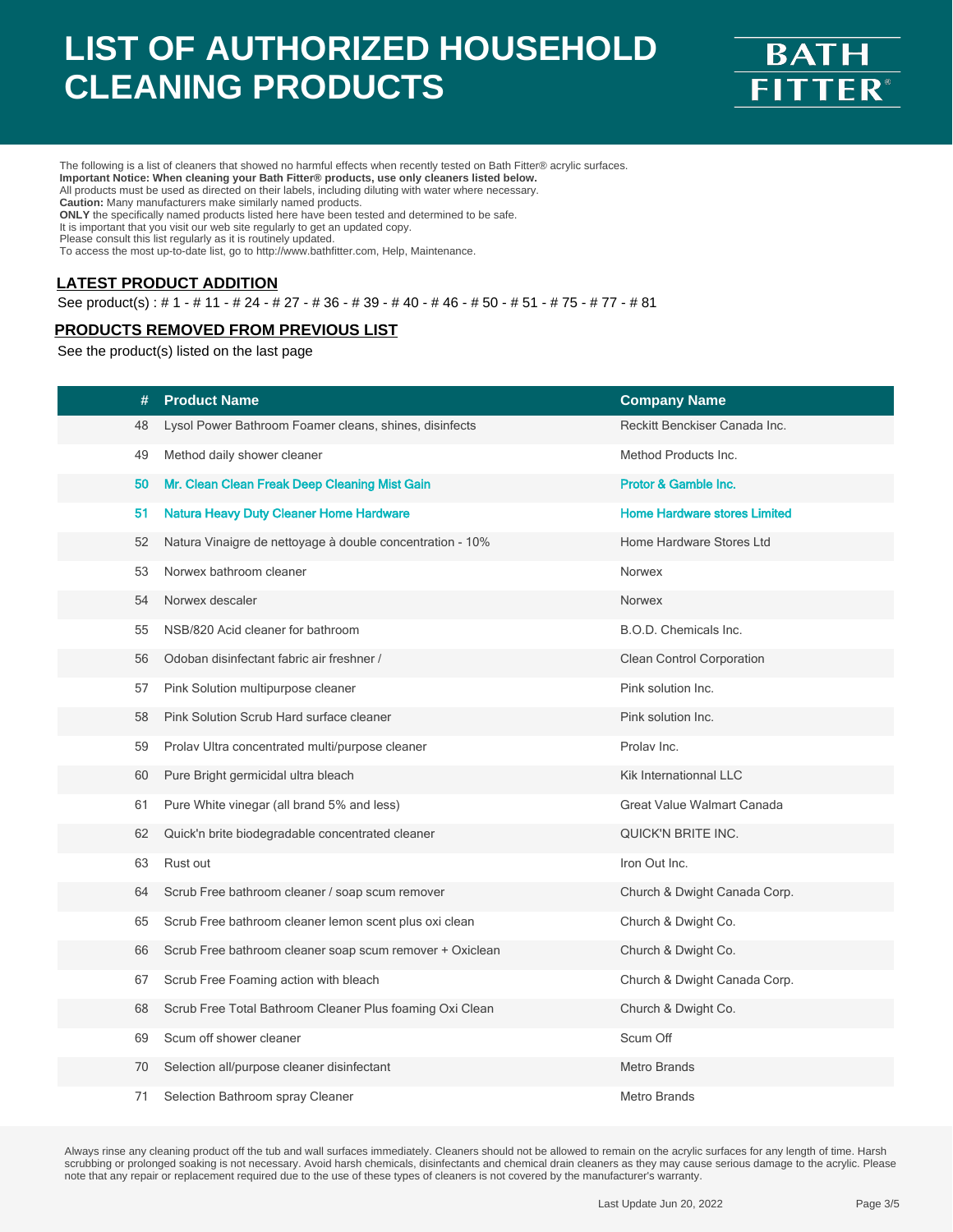

The following is a list of cleaners that showed no harmful effects when recently tested on Bath Fitter® acrylic surfaces. **Important Notice: When cleaning your Bath Fitter® products, use only cleaners listed below.** All products must be used as directed on their labels, including diluting with water where necessary. **Caution:** Many manufacturers make similarly named products. **ONLY** the specifically named products listed here have been tested and determined to be safe. It is important that you visit our web site regularly to get an updated copy. Please consult this list regularly as it is routinely updated.

To access the most up-to-date list, go to http://www.bathfitter.com, Help, Maintenance.

#### **LATEST PRODUCT ADDITION**

See product(s) : # 1 - # 11 - # 24 - # 27 - # 36 - # 39 - # 40 - # 46 - # 50 - # 51 - # 75 - # 77 - # 81

#### **PRODUCTS REMOVED FROM PREVIOUS LIST**

See the product(s) listed on the last page

| #  | <b>Product Name</b>                                    | <b>Company Name</b>                                                         |
|----|--------------------------------------------------------|-----------------------------------------------------------------------------|
| 72 | Selection Bleach Fiber protector                       | <b>Metro Brands</b>                                                         |
| 73 | Selection ECO all purpose cleaner citrus sage          | <b>Metro Brands</b>                                                         |
| 74 | Selection ECO bathroom cleaner citrus sage             | <b>Metro Brands</b>                                                         |
| 75 | Seventh generation disinfecting bathroom cleaner       | <b>Seventh Generation Inc.</b>                                              |
| 76 | Simple Green all purpose cleaner                       | Sunshine Makers Inc.                                                        |
| 77 | <b>Simple Green Industrial Cleaner &amp; Degreaser</b> | <b>Sunshine Makers Inc.</b>                                                 |
| 78 | Simple Green Lime scale remover                        | Sunshine Makers Inc.                                                        |
| 79 | Soft Scrub Cleanser with bleach                        | Dial Corporation A Henkel Co.                                               |
| 80 | Spray Nine heavy/duty cleaner degreaser                | Spray Nine's                                                                |
| 81 | <b>The Shower Buster</b>                               | Kosmic Surf-Pro Inc.                                                        |
| 82 | The Works Tub & Shower Cleaner                         | HomeCare Labs                                                               |
| 83 | Tilex mold & mildew remover                            | The Clorox Company                                                          |
| 84 | Vert/2/go Scrub E/Z                                    | Wood Wyant du Groupe Sani/Marc                                              |
| 85 | Windex Original Glass & More cleaner with ammonia/D    | SC Johnson & Son Inc.                                                       |
| 86 | Windex Vinegar Streak/free shine                       | SC Johnson & Son Inc.                                                       |
| 87 | X/14 Professional instant mildew stain remover         | WD/40 Company                                                               |
| 88 | Zep Shower tub & tile cleaner                          | ZEP Enforcer Products a Division of Acuity<br>Specialy Products Groups Inc. |